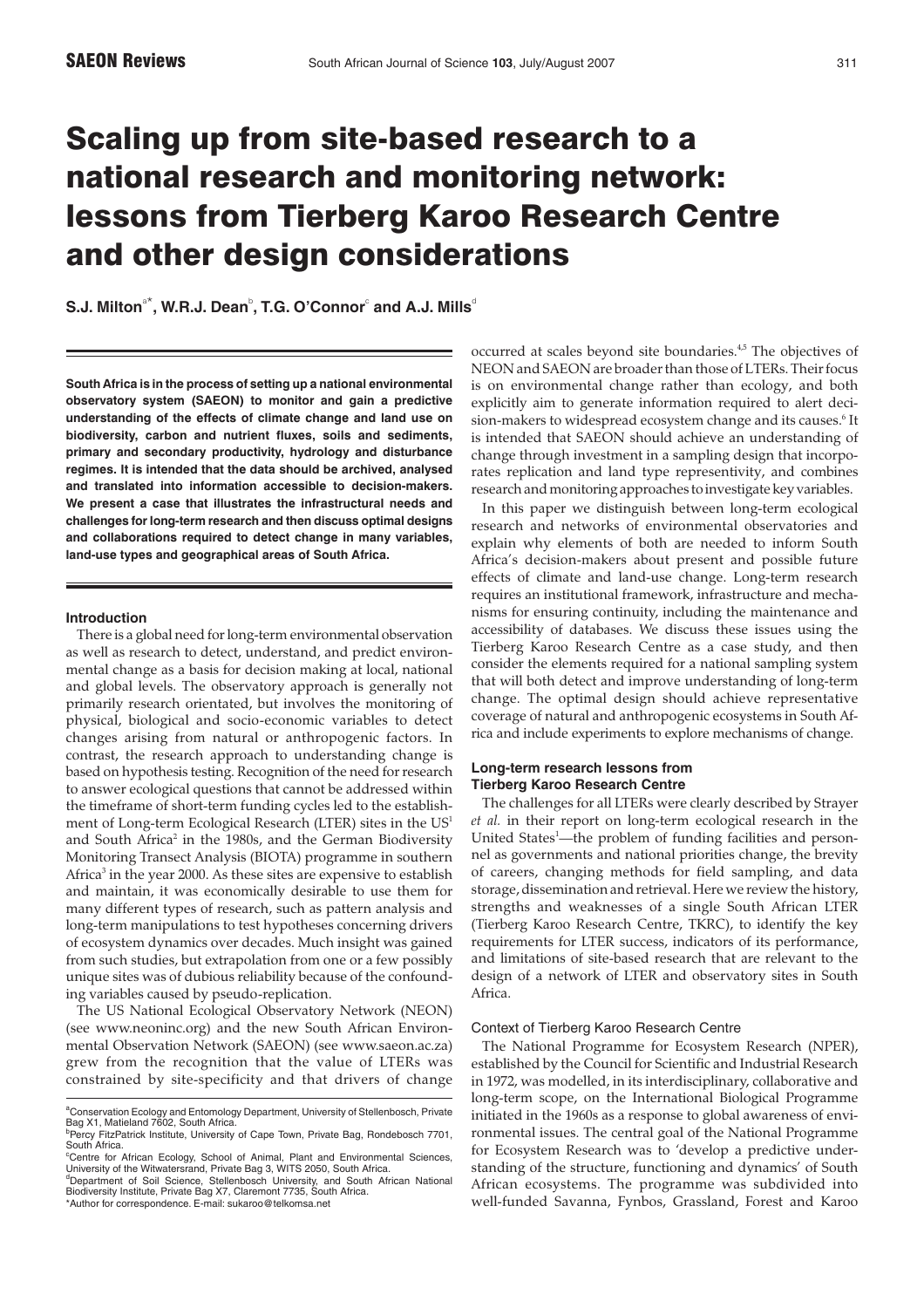long-term<sup>2,7</sup> biome projects. Cooperative ecological research was fostered and interaction between researchers and managers promoted, to enable young scientists to compete for research funds and encourage international collaboration. LTER sites were established in savanna at Nylsvley Nature Reserve near Naboomspruit, in fynbos at Riverlands Nature Reserve near Cape Town, and in the karoo on Tierberg farm near Prince Albert. Although the programme was officially closed down in the early 1990s, some of these projects continue through interdisciplinary forums (Fynbos, Arid Zone), and further site-based research.

In a discussion document on science research policy, Ellis<sup>8</sup> wrote of the Karoo Biome Project (KBP) as follows,

The project was initiated in 1987 and terminated in 1989. In developing this project an attempt was made to learn from the mistakes of other projects. A study site [TKRC] was identified in the southern Karoo [in 1987] for long-term research required to understand processes in arid lands. Despite truncation, the projects initiated under the KBP have made significant advances in our understanding of southern African arid lands. These have been translated into explicit guidelines for range management. The KBP had lively interaction between researchers, managers and farmers.

This paragraph succinctly contextualizes the reasons for the success of the Tierberg Karoo Research Centre, which was the central component of the KBP.

# Karoo Biome Project planning, site selection and human resource management

The planning and implementation of the all biome projects followed a similar format. A committee was appointed to guide research, which then drew up criteria for a research site to be secured for at least 10 years. As most of the Karoo land surface is used as rangeland for domestic livestock, contrasts in land-use history, as well as site homogeneity to facilitate replication, representative vegetation, security, proximity to accommodation, supplies and transport, and aesthetics of the site were considered in the selection of the TKRC.

The centre lies inland of the Swartberg in the arid transition zone between summer rainfall Nama Karoo and winter rainfall Succulent Karoo. The site is part of the privately owned, 12 000 ha ranch 'Tierberg', which has been grazed by merino sheep since 1900, and shares one boundary with the historically overgrazed ranch 'Argentina'. The 100 ha TKRC exclosure was established in 1987 to exclude domestic livestock, and research has focused on comparison of processes and patterns within this exclosure and outside it on adjacent commercial ranches. Project coordinators, both of whom were doctoral candidates, managed the site facilities. Delegation of responsibilities ensured smooth running of the field site and avoided conflicts among researchers or with landowners.

New research was stimulated through carefully planned workshops, where practical and theoretical aspects of ecology could be freely debated by researchers and users.<sup>2</sup> Small group size, innovative thinkers from a variety of disciplines, and a published product, ensured that such workshops advanced understanding. Student researchers and supervisors were accommodated in a farmhouse close to the study sites. The interaction among groups of young researchers and their supervisors at the field site led to synergy and amicable competition which, doubtless, motivated innovation, dedication and publication. Being based on a working sheep ranch also gave the researchers opportunities to share ideas informally with land users as well as interacting with this group at the annual Karoo Biome Project Forum (later the Arid Zone Ecology Forum).

The Karoo Biome steering committee maintained quality and productivity of research at TKRC partly through mentorship and personal involvement by the site champions (particularly Roy Siegfried and Richard Cowling), partly through appointment of external reviewers with LTER experience, such as W.G. Whitford,<sup>8</sup> and partly by facilitating frequent interaction of students and personnel with a stream of international visitors to the site.

#### Empirical foundation for asking appropriate questions

Before any research was started, existing literature on the biome was synthesized by established and new researchers, to identify research gaps and needs<sup>9-11</sup> and to provide the foundation for developing appropriate hypotheses and formal questions to guide new research. The vegetation maps and writings of John Acocks<sup>12</sup> were the paradigm for understanding the changes in Karoo vegetation in response to grazing by domestic livestock. The long-term experiments of Piet Roux and other researchers, at the Middelburg and Carnavon agricultural research stations,<sup>13-15</sup>provided data and conceptual models of shorter-term responses of plant communities to grazing and to variation in rainfall. Enthusiastic young researchers, such as Timm Hoffman,<sup>16</sup> stimulated Ph.D. studies on the processes underlying the observed dynamics and threshold behaviour, and the relevance of improved understanding to policy and management. As a result of initial close coordination through the NPER, all studies sought to contribute to a predictive understanding of the structure, functioning and dynamics of the Karoo ecosystem. Research was thus question based.

# Hypothesis testing through observation, manipulation, serendipity and persistence

A single small study site clearly has both advantages and disadvantages for understanding land use and climate effects on plant and animal communities. Despite the fact that the site is in a rainfall seasonality transition zone, the narrow range of soil and vegetation variation made it unsuitable for monitoring differences in grass and community responses to changes in rainfall or grazing parameters. On the other hand, the relative homogeneity of the vegetation and the dominance of a single mammalian herbivore (sheep) at two levels of abundance on adjacent ranches, reduced the number of agents of change and the response variables to be measured, increasing confidence in experimental results.

The over-arching paradigm for research at TKRC was that selective grazing by sheep differentially affected the seed production, survival and recruitment of plant species, leading to changes in vegetation structure and animal communities. All studies were conducted within the same landscape and vegetation type and used the same set of fence-line contrasts for distinguishing the effects of grazing from those of weather on the response variables for soils, plants, invertebrates, and mammals. Researchers assisted one another with identification of plants and animals and shared data for weather, soils and vegetation cover. Studies of plant physiology,<sup>17</sup> population dynamics<sup>18</sup> and plant and animal community response to rainfall, grazing, $19,20$ and competition<sup>21</sup> were comparable in terms of site and scale, and could later be combined to model community dynamics.

The leased status of TKRC made it possible to conduct manipulative studies such as vegetation clearing, wildlife exclosures, and food supplementation, and to erect infrastructural facilities such as buildings and a weather station. The presence of the research coordinator at the site, daily in the first two years and weekly over the next eight years, provided excellent opportunities for serendipity and detection of rare events such as insect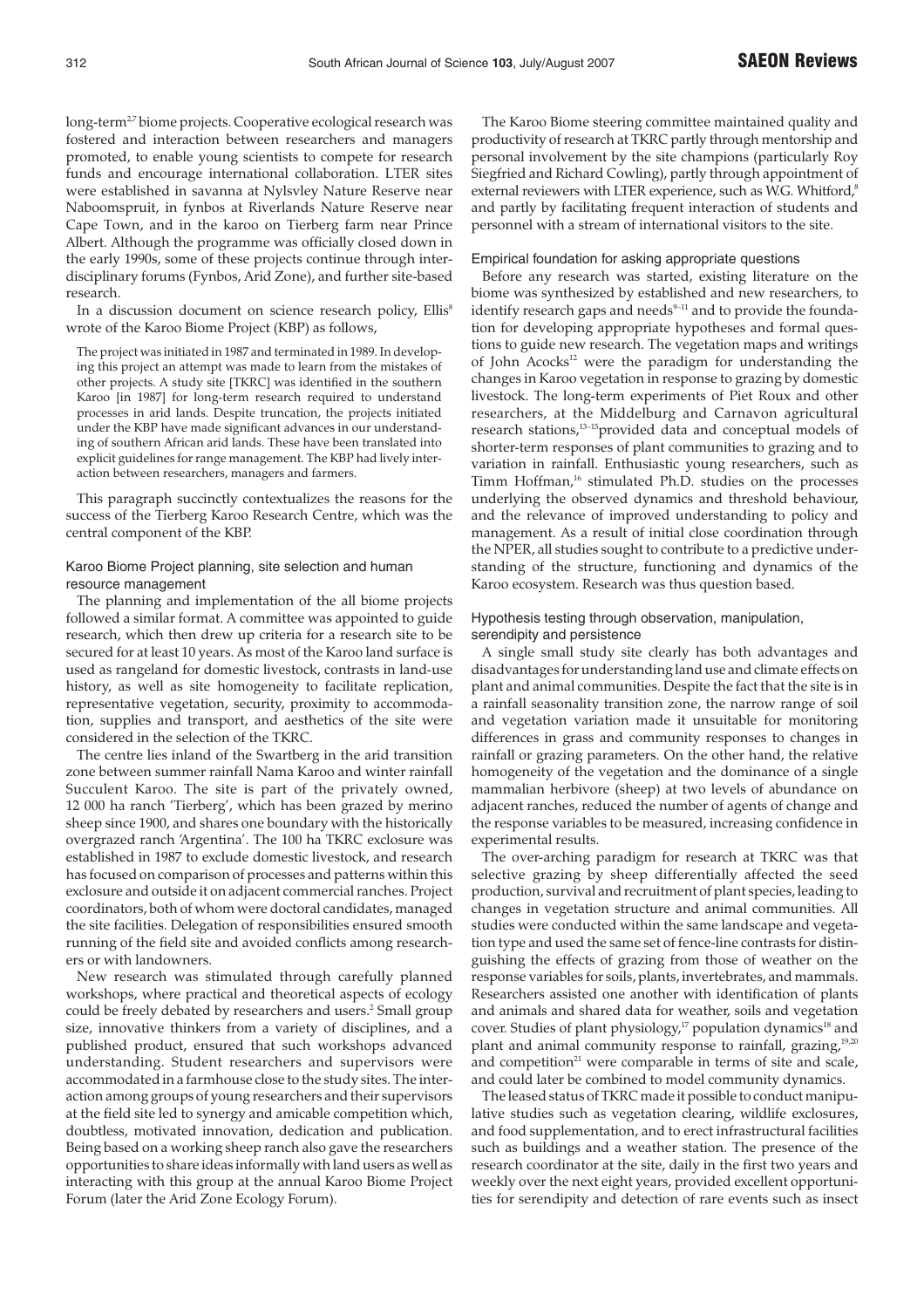outbreaks, hail storms, flowering and seedling emergence.<sup>22,23</sup> Long association with the sites led to a new and welldocumented understanding of plant and animal community responses to weather. For example, regular counts made it possible to categorize TKRC bird species as resident, migratory or nomadic<sup>24</sup> (Fig. 1) and thus gain some understanding of bird community responses to land use.<sup>25,26</sup> Collaboration of field ecologists with ecological modellers enabled empirical findings from research at TKRC to be extrapolated over longer time scales<sup>27,28</sup> and stimulated new field research to test ideas generated by models.

#### Indicators of LTER performance

The strengths of an LTER facility can be measured in products including number, quality and relevance of the research outputs, academic and public use of the research products, and data quality, security and accessibility.

Types and numbers of publications can be expected to vary with the age and vitality of an LTER. As indicated in Fig. 2, theses and journal papers are relatively early products of research programmes, but show lags of 2–3 years. Journal paper production peaks as the project matures, and may then rise and fall with cycles of senescence and revitalization, which are closely linked to career paths and project leadership.<sup>1</sup> Books are the mature product of a successful project and few are likely to be produced within the first five years of an LTER study. In terms of publication indicators, TKRC has performed fairly well (4 books, 15 book chapters, 104 journal papers; see supplementary material online). This success can be attributed to planning and financial support, initially by the National Scientific Programmes, and later by the FitzPatrick Institute under the direction of Professor Roy Siegfried, which minimized the administrative load for local coordinators, and provided intellectual stimulation. Success of long-term research

is typically linked to project coordinators, land tenure, financial support for research activities, infrastructure maintenance and management of data. The possible effects of such externalities as funding on the publication output from TKRC are indicated in Fig. 2. Other factors contributing to LTER success were enthusiastic local coordinators, sharing of information through research meetings (such as the Arid Zone Forum) and the energy, skill and commitment of local and foreign researchers.

Long-term observation of socio-ecological systems serves little purpose unless the results are communicated to researchers, managers and policy makers. Academic awareness of research at TKRC was achieved through peer-reviewed papers in high profile journals, and via the multi-authored book, *The Karoo – Ecological patterns and processes,*<sup>29</sup> edited by Dean and Milton in 1999. Building on the foundation of the 1986 National Scientific



**Fig. 1**. Bird counts on 4 km × 1 km transects, once weekly over seven years (1023 transects), show temporal changes in abundance of selected bird species in relation to rainfall patterns. These data were used to categorize their status as resident, summer migrant or nomadic on TKRC.<sup>2</sup>



**Fig. 2**. TKRC project life-cycle showing the cumulative number of theses (dashed line), journal papers (open symbol) and books or book chapters (closed symbol) produced over 19 years. Phases a–e indicate differing external influences on the project: (a) 'long-term' funding via NSP; (b) research funding though Percy FitzPatrick, University of Cape Town, (c) ad hoc funding through the University of Stellenbosch, (d) no funding or personnel; (**e**) temporary funding via international science liaison between German BIOTA programme and South African Department of Science and Technology. The arrow indicates the end of the 10-year lease agreement and start of a rent-free agreement with the landowner.

Programmes reports,<sup>10-12</sup> this synthesized research on all aspects of Karoo biome ecology and made it accessible to an international readership. General public awareness of the research issues addressed by TKRC was achieved mainly through *Karoo Veld Ecology and Management,*<sup>30</sup> a handbook written expressly for farmers. The revised and expanded version, published in 2006,<sup>31</sup> generated considerable interest and debate on rangeland assessment, management and restoration among land management agencies, educators and land users. Public awareness of LTER research objectives was also achieved by the use of TKRC facilities for environmental education at school, on university field courses and as a showcase for visiting academics.

Arguably the most important products of long-term research are well-archived data with sufficient meta-data to be accessible and useful beyond the lifespan of the original researchers or the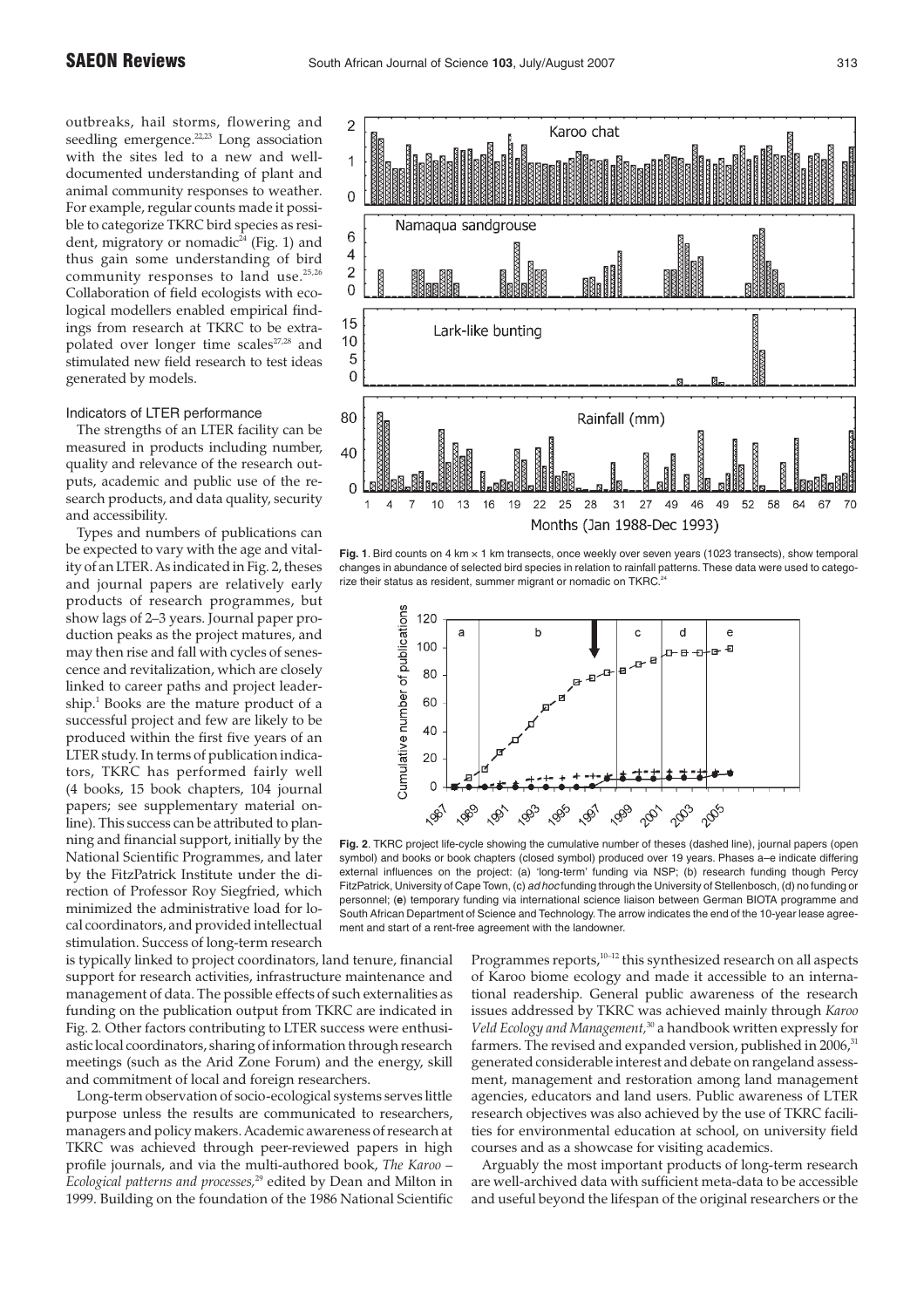| Agents of change         | Response variables |                  |                        |                        |                                          |                              |                               |
|--------------------------|--------------------|------------------|------------------------|------------------------|------------------------------------------|------------------------------|-------------------------------|
|                          | Biodiversity       | Carbon fluxes    | <b>Nutrient fluxes</b> | Soils and<br>sediments | Primary and<br>secondary<br>productivity | <b>Disturbance</b><br>regime | Hydrology                     |
| Climate change           | $***(O)$           | $***(O)$         | $***(O)$               | $***(O)$               | $***(O)$                                 | $**$ (O)                     | $***(O)$                      |
| Land transformation      | ***(O)             | $***(O)$         | $***(O)$               | $***(O)$               | $***(O)$                                 | $***(O)$                     | $***$ (0)                     |
| Land use (+ management)  | $**$ (O)           | $**$ (0)         | $**$ (0)               | $*$ <sup>(O)</sup>     | $**$ (O)                                 | $***(O)$                     | $**$ (O)                      |
| Nutrient loading         | $**$ (0)           | $**$ (0)         | $***$ (0)              | $*(o)$                 | $***$ (0)                                | $*(o)$                       | $**$ (0)                      |
| Rare events              | $***$ (0)          | $***$ /*** $(.)$ | $***/***(.)$           | $***$ /*** $(.)$       | $***/***(.)$                             | $^{**}(.)$                   | $***$ (0)                     |
| Soil erosion             | $**$ (0)           | $***(.)$         | $***(.)$               | $***(O)$               | $***(.)$                                 | $***(.)$                     | **Scale?                      |
| Geomorphological change  | $***(.)$           | $***(.)$         | $***(.)$               | $***(.)$               | $***(.)$                                 | $***(.)$                     | $\overline{\ }^{\ast\ast}(.)$ |
| System configuration     | $*(o)$             | $^*(.)$          | $^*(.)$                | $*(o.)$                | $^*(.)$                                  | $**$ (0)                     | $^*(.)$                       |
| Alien plants and animals | $**$ (0)           | $**$ (0)         | $**$ (0)               | $*(o.)$                | $***$ (0)                                | $***$ (0)                    | $**$ (0)                      |
| Pollution/poisons        | $**$ (0)           | $*(o.)$          | $**$ (0)               | $*(o.)$                | $**$ (0)                                 | $*(o.)$                      | $*(o.)$                       |

Table 1. The most influential agents of change and response measures identified for SAEON (adapted from Van Jaarsveld and Biggs<sup>4</sup>). Every response variable can potentially be influenced by every agent of change.

Table entries indicate whether an agent of change is expected to exert a main\*\*\*, intermediate\*\*, or minor\* impact on the response variable, and the spatial scale at which this impact is most conspicuous: country (O), regional (o), or local (.)

projects. There are gaps in TKRC data sets and deficiencies in the ways in which the data are archived. Problems with the automatic weather station, and lack of funds or expertise to maintain it, resulted in incomplete weather data sets. Data collected by the coordinators were initially stored on 'stiffy' discs and have had to be transferred to new software as old programs became redundant. Data collected by other researchers are held by them or, in some cases, are lost. There was and is no facility for central archiving of the data so as to make it available beyond the lifespans of the researchers. Good data management will be central to success of an environmental observatory network in South Africa.

# Weaknesses of TKRC and limitation of site-based research

Twenty years of research at TKRC have certainly generated new paradigms for Karoo ecology. Some of these are now being challenged because of gaps in research coverage and because of the research approaches taken. For example, although coverage of plant, animal and grazing ecology was fairly good (99 published papers), studies of physical processes, such as spatial aspects of infiltration, nutrient turnover, biomass production, and litter decay, was poor (5 papers). Soil microorganisms and their response to erosion, vegetation cover or composition were not investigated at TKRC. Comparisons between the single TKRC livestock exclosure and the surrounding grazing land are pseudo-replicated. A better design (although with its own problems) would be to have the LTER as part of the working ranch, and to embed replicated livestock exclosures within the matrix used. An additional weakness was the limited numbers of other land-use types available for comparison with the LTER, although this gap also simplified research. Social and economic factors were largely ignored.

The restricted scale and limited complexity (sheep grazing) of the system for which questions were posed and models developed was a key advantage for gaining insight, but obviously a major constraint in extrapolating to open-ended systems. Investigation of more complex Karoo systems would need to include multiple herbivore species, wide fluctuations in herbivore density, multiple land uses, land-use interactions including groundwater abstraction, nutrient addition and severed links among landscape units. This would include greater complexity relating to hierarchical questions concerning populations, communities, and ecosystem functioning at different spatial scales.

#### **What facilities are needed for asking bigger questions?**

From this analysis, focal LTER sites are seen to have the advantages of reducing funding and research complexity and encouraging collaboration, but do not provide the geographical coverage and replication needed to detect and understand change at national level. Nor do they necessarily capture changes occurring in the agricultural and urban landscapes covering 80% of the country. At a time of heightened global interest in monitoring the drivers of change and response variables, many nations are investing in networks of observation and research facilities. Here we consider the spatial scales at which agents of change or response variables operate and then discuss the importance of tracking change in landscapes used for agriculture and industry as well as in protected areas. We finally review existing network designs in relation to their cover, replication and representativeness.

# Understanding and detecting and long-term change at multiple scales

Agents of change are all expected to show substantial spatial variation in their impact (Table 1). This means that an extensive observation network is required for reliable detection (Table 2). For example, detection of local impacts (rare events, soil erosion) requires a sampling design specific for each type of impact, and one that accommodates its pattern of spatial variability with a high sampling intensity. A similar conclusion emerges from considering observation of response variables. For example, carbon and nutrient fluxes, soil properties and processes, as well as productivity vary substantially over all spatial scales in relation to biophysical influences.<sup>32</sup> Hydrological responses depend on the defined size of catchment, which can vary from countrywide to local landscape. Characteristically, many severe hydrological impacts are distant from the specific local catchment; for example, impairment of estuaries from altered flow and sedimentation.

All agents of change may potentially contribute towards a trend in a response variable but at different spatial scales (Table 1). Using biodiversity as an example, the impact of climate change will depend on whether geographic shifts in the range of a given species can match the rate of displacement, whether new areas of appropriate climatic regime offer suitable habitat,<sup>33</sup> and the extent of system disintegration resulting from cascading effects on interacting species.<sup>34,35</sup> Changes in land use would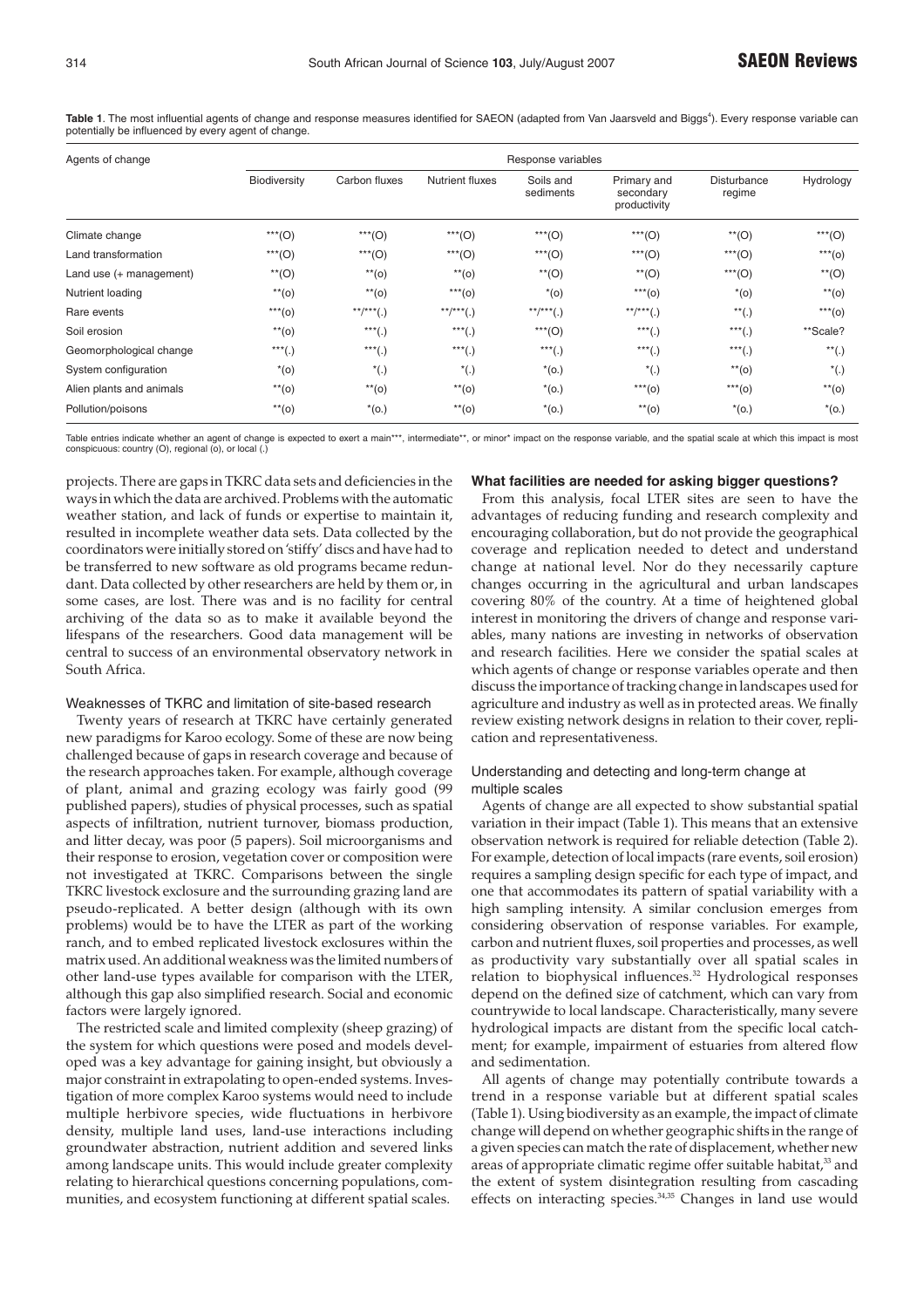| Agent of change          | Characteristics and spatial scale of impact                                                                                                                                                                                | Monitoring requirement                                                                                |  |  |
|--------------------------|----------------------------------------------------------------------------------------------------------------------------------------------------------------------------------------------------------------------------|-------------------------------------------------------------------------------------------------------|--|--|
| Climate change           | Directional, spatially variable, strong interaction with other agents of<br>change (e.g. land transformation, nutrient loading)                                                                                            | Countrywide-impact expected everywhere                                                                |  |  |
| Land transformation      | Directional and spatially non-uniform; geoclimatic influence-concen-<br>trated in areas of high rainfall, gentle terrain, and deep soils                                                                                   | Countrywide, remote-sensing                                                                           |  |  |
| Land use                 | Regional (climate constraint); spatially variable                                                                                                                                                                          | Comparative approach within regions                                                                   |  |  |
| Nutrient loading         | Not only N and P, but these attract most attention; aerial (climate-<br>influenced) and hydrological dynamics; point (cloud) sources (e.g. indus-<br>trial, feedlot, dairies) with directional flow resulting in gradients | Gradient in relation to sources; geostatistical consider-<br>ations                                   |  |  |
| Rare events              | Diverse in spatial scale, frequency of occurrence and degree of impact<br>(cyclones, black frosts, floods, droughts, earthquakes, tsunamis, toxic<br>spills, tanker wrecks, disease outbreak, pest outbreak)               | Individual approach; time series; widespread recording<br>increases probability of encountering event |  |  |
| Soil erosion             | Variable across land uses, within land uses, and across environmental<br>gradients. Strong biophysical constraints                                                                                                         | Prediction using models                                                                               |  |  |
| Geomorphological change  | Localized, high energy fluvial or wind systems (coastal dunes, desert<br>dunes, estuaries, rocky shores, (formerly) rocky rivers, wetlands, sodic<br>soils, soil piping)                                                   | Fluvial-catchment scale; aeolian-local to regional;<br>remote-sensing and site                        |  |  |
| System configuration     | Reduced spatial scale; countrywide; repeated units across landscape;<br>underpins degradation; management variation (grazing: system, animal<br>type, fire regime; cropping: fertilization, irrigation, tillage)           | Regional (consistency of land use) on a countrywide<br>basis                                          |  |  |
| Alien plants and animals | Widespread but with highly variable intensity. Predominates in wetter<br>areas or moist habitats.                                                                                                                          | Geographic, habitat-specific                                                                          |  |  |
| Pollution/poisons        | Diverse with individual impacts; widespread with spatially variable<br>intensity                                                                                                                                           | Widespread; type-specific; gradient in relation to<br>sources                                         |  |  |

**Table 2**. Characteristics of the main agents of long-term ecological change and the corresponding monitoring requirements for effective assessment of their impact.

affect availability of habitat and barriers to range adjustment.<sup>36</sup> Nutrient loading, rare events, system organization and alien plants and animals can impact at a regional or local level. Change in the abiotic template of a system or site will have a direct effect on supported diversity, and can arise from both geomorphological change and soil erosion.<sup>37</sup> Responses will be speciesspecific, depending on mobility and niche breadth. Biophysical influences and land use constitute critical barriers.<sup>38</sup> All these factors can compound, resulting in local extirpation becoming commonplace. Detection of species-level range changes therefore demands a geographic, spatially explicit, taxon-specific sampling approach conducted at the spatial scale relevant to the particular species.39 The agricultural area of the country will be the key matrix over which most range expansion and contraction takes place. The grain of an observational approach should vary according to the attributes (mobility, habitat breadth, cryptic nature, ease of identification) of the species concerned and on the environmental gradients influencing distribution. Only an extensive observation network suffices to detect this.

## Representative observation of change in used landscapes

Agricultural areas support much of South Africa's biodiversity and are the most important for carbon and nutrient fluxes, soils and sediments, and primary and secondary productivity simply on account of their size. These should, therefore, be the focus of any observation system. Crop production, on 14% of arable land, results in depletion of soil carbon and nitrogen stocks,<sup>40</sup> and loss of topsoil. Furthermore, disturbance regimes, especially fire and grazing, are components of management for all areas of natural assets under agriculture, such that agriculture defines the extant disturbance regime of what remains of most biomes.<sup>41</sup> Patterns of fragmentation and the nature of land use are further indirect constraints on landscape-level behaviour of disturbance regimes.42

Agricultural landscapes offer SAEON a potentially high sampling intensity that is well distributed in space and have relatively high temporal resolution (e.g. collected annually). For example, the strength of the answer to a simple question at the core of SAEON—how significant is the effect of global change on primary productivity?—lies in its potential to extrapolate across the multitude of plant environments in South Africa. Records of crop or timber yield coupled to detailed study based on sophisticated growth models will yield more rapid insight than any amount of expense incurred in studying natural systems. Although existing agricultural data sets provide a foundation for future monitoring, they have some limitations such as absence of meta-databases and variation in analytical techniques, census methods and changes in the boundaries (provincial, regional and farm) defining their collection. In some cases confidentiality issues limit access to data held by forestry companies and research agencies.<sup>43</sup>

Agricultural sectors, such as maize, wheat, beef, dairy and forestry, have accumulated databases on annual productivity and, frequently, other related variables collected from several hundred sites across large parts of South Africa.<sup>44,45</sup> These data, which often span several decades or more, could conceivably be used to track past changes in ecosystem productivity and, importantly, could be used as a foundation for an observation database.

The forestry industry is illustrative of possibilities focusing on the effects of climate change, increases in atmospheric  $CO<sub>2</sub>$  and nutrient deposition on primary productivity—which are further influenced by site-specific environmental conditions. Tree growth, for instance, offers an integrated response to all these agents, the relative effect of which can only be disentangled empirically with analysis of a database covering variation in agents of change. The industry offers such a database. Its concern over sustainability has engendered a comprehensive proposal for monitoring<sup>46</sup> based mainly on permanent sample plots (PSPs), in which measurement of production from successive rotations is the key measure.<sup>47</sup> The forestry industry also has a network of research trials in which soil properties and foliar nutrient composition are measured on a regular basis. The density of PSPs (0.1–0.4 ha) is typically 1:500 ha and that of research trials is typically 1:5000 ha. A combined database of PSPs and research trial data could consequently be used to detect changes in soil chemistry properties, foliar nutrient uptake and produc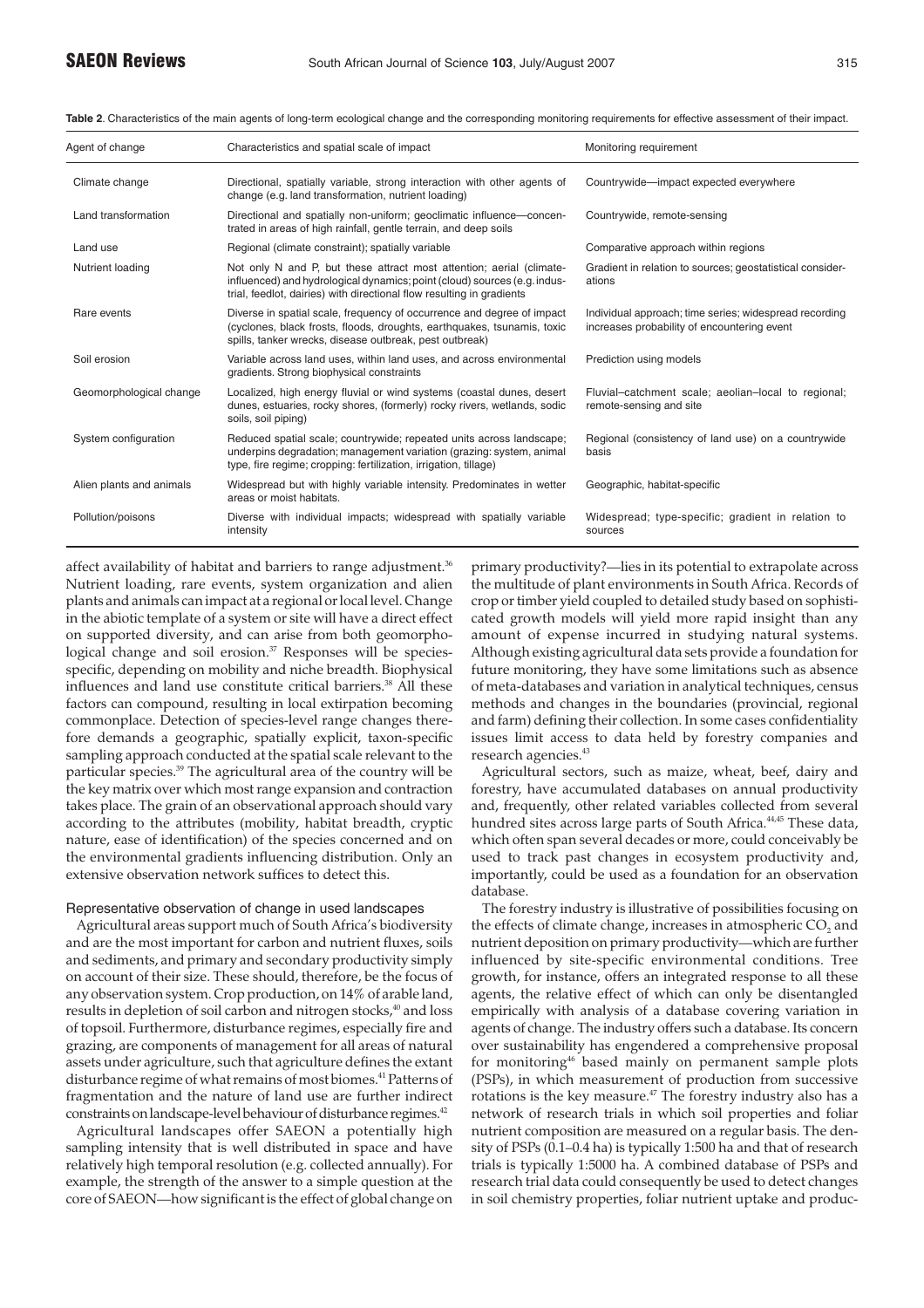tivity that have occurred in the high-rainfall regions of South Africa. The Modelling and Mensuration Research Consortium within the Institute for Commercial Forestry Research (ICFR) has already gone some way towards assembling such a database.<sup>46,47</sup> Maplanka<sup>48</sup> has assessed some of its potential. For example, productivity has been measured over four rotations in the Usutu forests of Swaziland.<sup>49</sup>

Additionally, there are sampling issues to consider, one of which is the effect of plantations on soil properties.<sup>41</sup> Changes in soil properties due to other anthropogenic activities would also need to be separated from such background trends. The value of the soil data from utilized landscapes would thus be increased by including some control sites in protected areas, and analysis would have to accommodate the effect on productivity of new tree cultivars, and of changes in management. A general trend of increased productivity per unit area of plantation would consequently be expected. Given that soil properties are routinely analysed and changes in cultivar type are recorded, this challenge could be met. For the purposes of detecting effects of CO<sub>2</sub> changes on growth, each plantation compartment effectively represents a separate experiment. Even if only several hundred of the several thousand forestry compartments were included in a countrywide analysis of changes in growth rates through time, the statistical power of such an analysis would be immense, complemented by more-intensive study of selected long-term sites in which ecosystem processes and ecophysiological behaviour are investigated. An appropriate statistical approach for this type of analysis is quantile regression,<sup>50</sup> which demarcates boundary lines around clouds of data, thereby highlighting the range of a particular environmental factor over which the expression of a biotic variable may vary from minimal to maximal.

# Replication and coverage in existing research and observation network designs

Attempts at comparing land-use effects in a replicated way across environmental gradients in long-term research and observation vary. However, both NEON and BIOTA have paired observations on control (protected) sites, with matched observations on adjacent areas selected for land-use contrasts. Replication and gradient effects have been captured by using multiple sets of control and use sites (or nested designs) distributed across environmental gradients.

The establishment of monitoring and research infrastructure is expensive and this poses a logistical constraint for replication, particularly in a developing country such as South Africa. SAEON could overcome this constraint by serving as a coordinator of long-term data collected by other state agencies (such as the departments of Agriculture, Transport, and Water Affairs), parastatals (for instance, the South African National Biodiversity Institute), or private enterprise. This role matches the stated objectives of SAEON, namely, to coordinate collection of long-term data on environmental variables of importance to the wellbeing of the nation, to archive and disseminate data and to build capacity.<sup>5</sup> Collection, integration, interpretation of data, and delivery of information to decision makers, is generally poor in SADC countries.51 By serving this useful function, SAEON would achieve broad geographical coverage without greatly increasing expenditure on infrastructure or staff.

# **Conclusion**

Long-term research and observation are complementary, but distinct, endeavours and need to be planned for as such. The TKRC experience highlights the problems of pseudo-replication,

need for funding security, investment in field infrastructure and in data management, committed staff, and capacity building for succession planning, as well as the value of collaborative research.

Observation of most of the identified agents of change requires a geographically extensive sampling design of high sampling intensity and sampling approaches designed specifically for each agent of change and response variable to optimize the detection and prediction of impacts. Agricultural areas should constitute the mainstay of the observation network because of the land-use pattern in South Africa. The simplified nature of agricultural and forestry systems enhances focus on the agents of change, and pre-existing knowledge and databases should be used for more rigorous examination of scientific output.

Observation and ecological research are synergistic. Empirical data sets are required for evaluation of predictions from research efforts and research can identify variables or agents of change for observation. Observation could also be used to track the effects of an intervention replicated across a wide range of sites. In practice, observation and research grade into one another and for this reason a forum or single institution needs to take responsibility for integration of data, interpretation of integrated data, and feedback among agencies as well as to decision makers and other users.

Insight and information about the forestry industry was kindly supplied by A. Morris, D.C. Le Maitre and W. Brink, as well as by C. Dyer, T. Morley and C. Smith of the Institute for Commercial Forestry Research. A.J.M. thanks BIOTA Southern Africa, sponsored by the German Federal Ministry of Education and Research under promotion number 01 LC 0024A, for financial support. S.J.M. thanks DST/ BIOTA 'Tierberg Reborn', as well as the NRF for grant 2053674, and the DST-NRF Centre of Excellence in Invasion Biology.

- 1. Strayer D., Glitzenstein J.S., Jones C.G., Kolasa J., Likens G.E., McDonnell M.J., Parker G.G. and Pickett S.T.A. (1986). *Long-term Ecological Studies: An Illustrated Account of their Design, Operation, and Importance to Ecology.* Institute of Ecosystem Studies, The New York Botanical Garden, Occasional Publication 2, New York.
- 2. Huntley B.J. (1994). Ten years of cooperative ecological research in South Africa. *S. Afr. J. Sci.* **83**, 72–79.
- 3. Krug C.B., Esler K.J., Hoffman M.T., Henschel J., Schmiedel U. and Jürgens N. (2006). North–South cooperation through BIOTA: an interdisciplinary monitoring programme in arid and semi-arid southern Africa. *S. Afr. J. Sci.* **102**, 187–190.
- 4. Van Jaarsveld A.S. and Biggs H.C. (2000). Broad participation enhances initial steps towards a South African ecosystem observatory system (LTER). *S. Afr. J. Sci.* **96**, 63–66.
- 5. Schimel D. (2007). National Ecological Observatory Network, NEON. Research design basis for the NEON relocatable systems. Online: www.neoninc.org/ documents/NEONDESIGN-0001vA.
- 6. Scholes R.J.( in press). International earth observation programmes. *S. Afr. J. Sci.*
- 7. Ellis G.F.R. (ed.) (1994). *Science Research Policy in South Africa: A discussion document.* Royal Society of South Africa, University of Cape Town.
- 9. Whitford W. (2002). *Ecology of Desert Systems.* Academic Press, San Diego.
- 9. Cowling R.M. (1986). A description of the Karoo Biome Project. *S. Afr. Natl Sci. Progr. Rep.* **122**, 1–43.
- 10. Cowling R.M., Roux P.W. and Pieterse A.J.H. (eds) (1986). The Karoo biome: a preliminary synthesis. Part 1 – physical environment. *S. Afr. Natl Sci. Progr. Rep.* **124**.
- 11. Cowling R.M. and P.W. Roux (eds) (1987). *S. Afr. Natl Sci. Progr. Rep.* **142**, 50–69.
- 12. Acocks J.P.H. (1953). Veld types of South Africa.*Mem. Bot. Surv. S. Afr.* **28**, 1–192.
- 13. Tidmarsh C.E. (1951). Veld management studies 1934–1950. Pasture Research in South Africa, Unpublished Progress Report III. Department of Agriculture, Pretoria.
- 14. Roux P.W. (1966). Die uitwerking van seisoenreënval en beweiding op gemengde karooveld. *Proc. Grassl. Soc. Sth. Afr.* **1**, 103–110.
- 15. Roux P.W. and Vorster M. (1983). Development of veld management research in the Karoo Region. *Proc. Grassl. Soc. Sth. Afr.* **18**, 30–34.
- 16. Hoffman M.T. (1988). The rationale for Karoo grazing systems: criticisms and research implications. *S. Afr. J. Sci.* **84**, 556–559.
- 17. Van der Heyden F. and Stock W.D. (1995). Non-structural carbohydrate allocation following different frequencies of simulated browsing in three semi-arid shrubs. *Oecologia* **102**, 238–245.
- 18. Milton S.J. (1995). Spatial and temporal patterns in the emergence and survival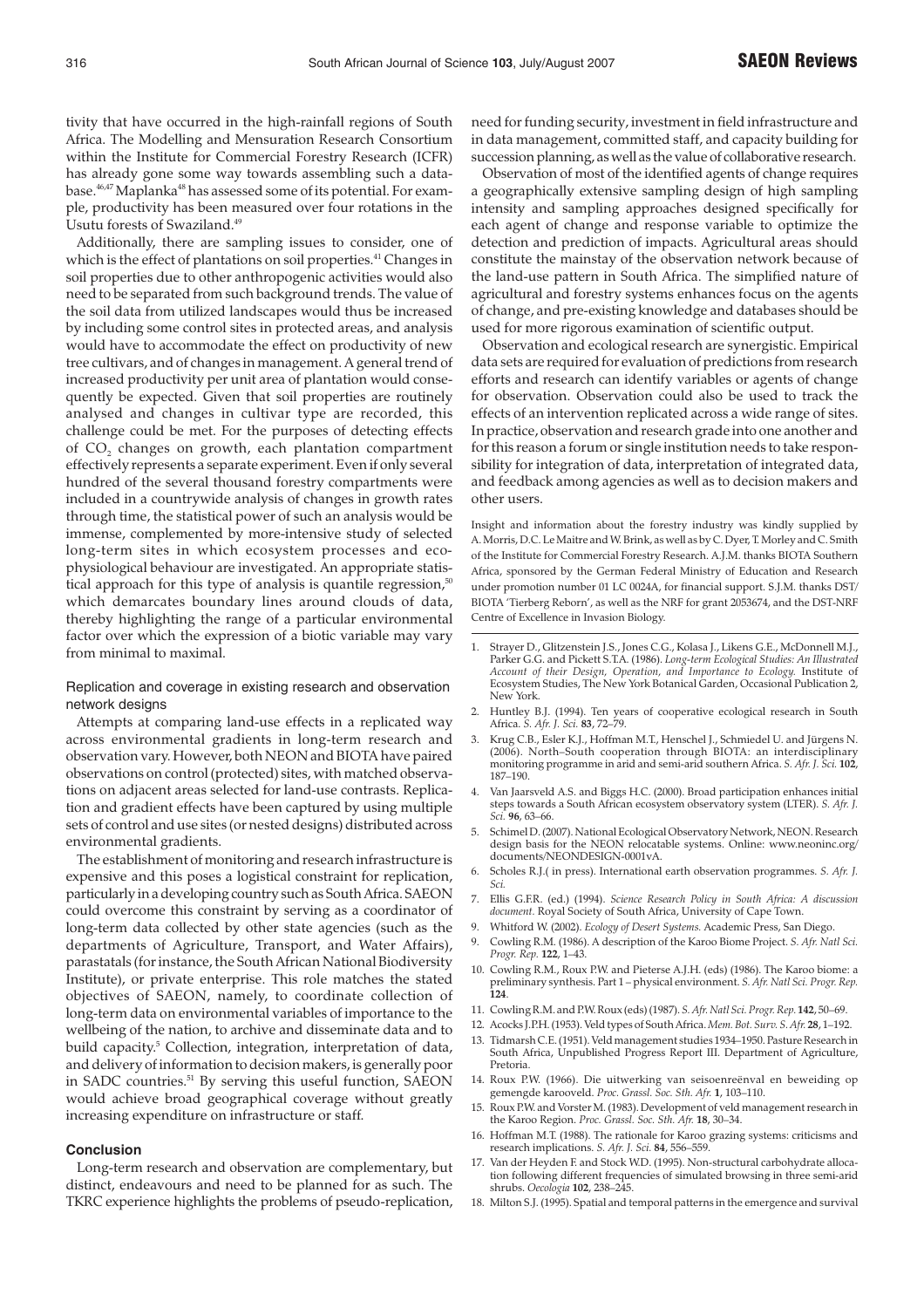- 19. Kerley G.I.H. (1991). Seed removal by rodents, birds and ants in the semi-arid Karoo, South Africa. *J. Arid Environ.* **20**, 63–69.
- 20. Dean W.R.J. and Yeaton R.I. (1993). The influence of harvester ant *Messor capensis* nest-mounds on the productivity and distribution of some plant species in the southern Karoo, South Africa. *Vegetatio* **106**, 21–35.
- 21. Yeaton R.I. and Esler K.J. (1990). The dynamics of a succulent Karoo vegetation a study of species association and recruitment. *Vegetatio* **88**, 103–113.
- 22. Milton S.J. and Dean W.R.J. (1992). An underground index of rangeland degradation: cicadas in arid Karoo shrublands, southern Africa. *Oecologia* **92**, 288–291.
- 23. Milton S.J. and Wiegand T. (2001). How grazing turns rare seedling recruitment events to non-events in arid environments. In *Sustainable Land-Use in Deserts,* eds S-W. Breckle, M. Veste and W. Wucherer, pp. 197–207. Springer-Verlag, Heidelberg.
- 24. Dean W.R.J. (2004). *Nomadic Desert Birds.* Adaptations of Desert Organisms series. Springer-Verlag, Berlin.
- 25. Wiegand T., Milton S.J., Esler K.J. and Midgley G. (2000). Live fast, die young: estimating size-age relations and mortality pattern of shrub species in the semi-arid Karoo, South Africa. *Plant Ecol.* **150**, 115–131.
- 26. Dean W.R.J. and Milton S.J. (2001). The density and stability of birds in shrubland and drainage line woodland in the southern Karoo, South Africa. *Ostrich* **72**, 185–192.
- 27. Wiegand T., Milton S.J. and Wissel C. (1995). A simulation model for a shrub-ecosystem in the semi-arid Karoo, South Africa. *Ecology* **76**, 2205–2221.
- 28. Wiegand T. and Milton S.J. (1996). Vegetation change in semiarid Karoo rangelands: simulating probabilities and time scales. *Vegetatio* **125**, 169–183.
- 29. Dean W.R.J. and Milton S.J. (eds) (1999). *The Karoo, Ecological Patterns and Processes.* Cambridge University Press, Cambridge.
- 30. Milton., S.J. and Dean W.R.J. (1996). *Karoo Veld: Ecology and Management.* Range and Forage Institute, Agricultural Research Council, Pretoria.
- 31. Esler K.J.E., Milton S.J. and Dean W.R.J. (2006). *Karoo Veld: Ecology and Management.* Briza Press, Pretoria.
- 32. Seastedt T.R., Hayden B.P., Owensby C.E. and Knapp A.K. (1998). Climate change, elevated  $CO<sub>2</sub>$  and predictive modeling: past and future climate change scenarios for the tallgrass prairie. In *Grassland Dynamics: Long-Term Ecological Research in Tallgrass Prairie,* eds A.K. Knapp, J.M. Briggs, D.C. Hartnett and S.C. Collins, pp. 283–300. Oxford University Press, New York.
- 33. Rutherford M.C., Powrie L.W. and Schulze R.E. (1999). Climate change in conservation areas in South Africa and its potential impact on floristic composition: a first assessment. *Divers. Distrib.* **5**, 253–262.
- 34. Carpenter S.R. and Kitchell J.F. (1988). Consumer control of lake productivity. *BioScience* **38**, 764–769.
- 35. Brown J.H., Whitham T.G., Ernest S.K.M. and Gehring C.A. (2001). Complex

species interactions and the dynamics of ecological systems: long-term experiments. *Science* **293**, 643–650.

- 36. O'Connor T.G. (2005). Influence of land use on plant community composition and diversity in Highland Sourveld grassland in the southern Drakensberg, South Africa. *J. Appl. Ecol.* **42**, 975–988.
- 37. Pickup G. (1985). The erosion cell a geomorphic approach to landscape classification in range assessment. *Austr. Range J.* **7**, 114–121.
- 38. McIntyre S. and Martin T.G. (2001). Biophysical and human influences on plant species richness in grasslands: comparing variegated landscapes in subtropical and temperate regions. *Austral Ecol.* **26**, 233–245.
- 39. Penry H. (1994). *Bird Atlas of Botswana.* University of Natal Press, Pietermaritzburg.
- 40. Mills A.J. and Fey M.V. (2003). Declining soil quality in South Africa: effects of land use on soil organic matter and surface crusting. *S. Afr. J. Sci.* **99**, 429–436.
- 41. Tainton N.M. (ed.)(1999). *Veld Management in South Africa.* University of Natal Press, Pietermaritzburg.
- 42. Forman R.T.T. and Godron M. (1986). *Landscape Ecology.*John Wiley, New York.
- 43. Scotney D.M. (1988). The agricultural area of South Africa. In *Long-term data series relating to southern Africa's renewable natural resources. S. Afr. Natl Sci. Progr. Rep.* **157**, eds I.A.W. Macdonald and R.J.M. Crawford, pp. 316–336.
- 44. Institute for Commercial Forestry Research (1996). *Annual Report.* Pietermaritzburg.
- 45. Louw W.J.A. (2004). General history of the South African forest industry: 1991 to 2002. *Sthn Afr. For. J.* **201**, 65–76.
- 46. Smith C., Littler K., Rolanda C. and du Toit B. (2005). A framework for monitoring and measuring the sustainability of intensively managed southern African forest plantations. *ICFR Bulletin* 8/2005, Pietermaritzburg.
- 47. Morris A.R. and Smith C.W. (2002). Growth and yield as an indication of sustainable forest management in industrial plantations. *Sthn Afr. For. J.* **195**, 47–56.
- 48. Maplanka N. (2005). *Investigating the soil and foliar analysis as indicators of productivity in short rotation plantations in South Africa.* M.Sc. thesis, University of the Witwatersrand, Johannesburg.
- 49. Evans J. (2006). Growth rates over four rotations of pine in Swaziland. *Int. For. Rev.* **7**, 305–310.
- 50. Cade B.S. and Noon B.R. (2003). A gentle introduction to quantile regression for ecologists. *Front. Ecol. Environ.* **1**, 412–420.
- 51. Scholes R.J., van der Merwe M.R. and van Tienhoven A.M. (2001). A survey of environmental information systems in southern Africa. In *Global Terrestrial Observing System (GTOS). Regional implementation plan for southern Africa,* ed. R.J. Scholes, pp. 20–96. GTOS 21.

**This article is accompanied by supplementary material online at www.sajs.co.za**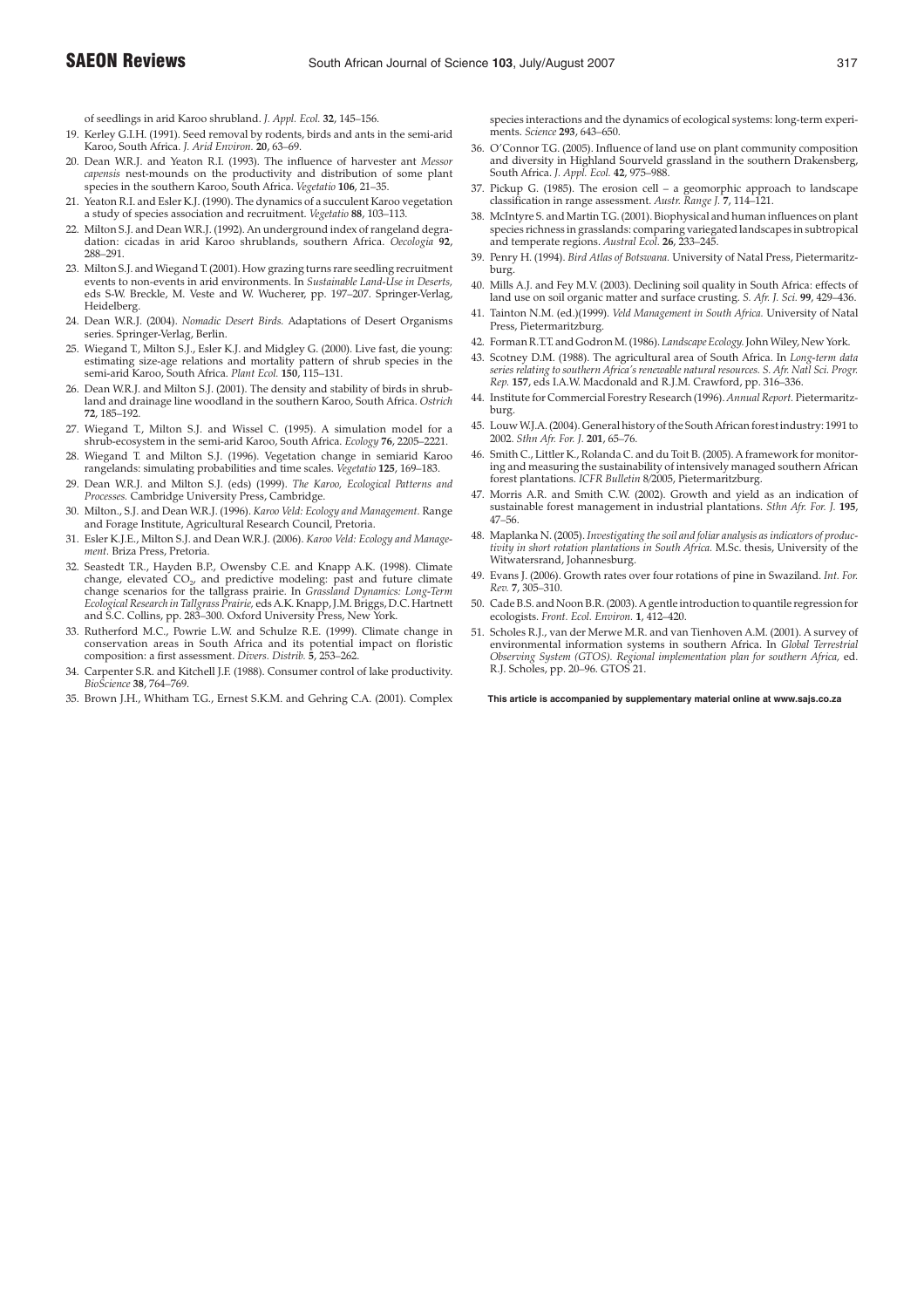# Supplementary material to:

Milton S.J., Dean W.R.J., O'Connor T.G. and Mills A.J. (2007). Scaling up from site-based research to a national research and monitoring network: lessons from Tierberg Karoo Research Centre and other design considerations. S. Afr. J. Sci. **103**, 311–317.

# Publications of the Tierberg Karoo Research Centre

Armstrong A.J. and Siegfried W.R. (1990). Selective use of *heuweltjie* earth mounds by sheep in the Karoo. *S. Afr. J. Ecol.* **1**(2), 77–80.

Bond W.J., Stock W.D. and Hoffman M.T. (1994). Has the Karoo spread? A test for desertification using carbon isotopes from soils. *S. Afr. J. Sci.* **90**, 391–397.

Brain P. (1989). Genetic races in a ring species,*Acacia karroo. S. Afr. J. Sci.* **85**, 181–185.

Brooke R.K. and Dean W.R.J. (1990). On the biology and taxonomic position of *Drymoica substriata* Smith, the so-called Namaqua prinia. *Ostrich* **61**, 50–55

Bruyns P. (1990). New taxa from the arid regions of southern Africa. *S. Afr. J. Bot.* **56**, 125–132.

Dean W.R.J. and Milton S.J. (eds) (1999). *The Karoo, Ecological Patterns and Processes.* Cambridge University Press, Cambridge.

Dean W.R. and Milton S.J. (1993). The use of *Galium tomentosum* (Rubiaceae) as nest material by birds in the southern Karoo. *Ostrich* **64**(4), 187–189.

Dean W.R.J. and Griffin E. (1993). Seasonal activity patterns and habitats in Solifugae (Arachnida) in the southern Karoo, South Africa. *S. Afr. J. Zool.* **28**, 91–94.

Dean W.R.J. and Milton S.J. (1991). Emergence and oviposition of *Quintillia cf. conspersa* Karsch (Homoptera, Cicadidae) in the southern Karoo, South Africa. *J.Ent. Soc. Sthn Afr.* **54**(2), 111–119.

Dean W.R.J. and Milton S.J. (1991). Disturbances in semi-arid shrubland and arid grasslands in the Karoo, South Africa mammal diggings as germination sites. *Afr. J. Ecol.* **29**, 11–16.

Dean W.R.J. and Milton S.J. (1991). *Galium tomentosum* – a yarn for the birds. *Veld & Flora* **77**, 82–83.

Dean W.R.J. and Milton S.J. (1991). Prey capture by *Solpuga chelicornis* (Solifugae, Solpugidae). *J. Ent. Soc. Sthn Afr.* **54**, 266–267.

Dean W.R.J. and Milton S.J. (1992). Emergence and density of *Quintillia* cf. *vitripennis* Karsch (Homoptera, Cicadidae) in the southern Karoo, South Africa. *J. Ent. Soc. Sthn Afr.* **55**, 71–75.

Dean W.R.J. and Milton S.J. (1993). Soils and seed harvesting ants in the Karoo. *Veld & Flora* **79**(1), 22–23.

Dean W.R.J. and Milton S.J. (1994). The use of *Galium tomentosum* (Rubiaceae) as nest material by birds in the southern Karoo. *Ostrich* **64**, 187–189.

Dean W.R.J. and Milton S.J. (1995). Plant and invertebrate assemblages on old fields in the arid southern Karoo, South Africa. *Afr. J. Ecol.* **33**(1), 1–13.

Dean W.R.J. and Milton S.J. (1999). Animal foraging and food. In *The Karoo, Ecological Patterns and Processes,* eds W.R.J. Dean and S.J. Milton, pp. 164–177. Cambridge University Press, Cambridge.

Dean W.R.J. and Milton S.J. (2001). Responses of granivorous birds to rainfall and seed abundance in the southern Karoo, South Africa. *J. Arid Environ.* **47**,101–121.

Dean W.R.J. and Milton S.J. (2001). Responses of granivorous birds to rainfall and seed abundance in the southern Karoo, South Africa. *J. Arid Environ.* **47**, 101–121.

Dean W.R.J. and Milton S.J. (2001). The density and stability of birds in shrubland and drainage line woodland in the southern Karoo, South Africa. *Ostrich* **72**,185–192.

Dean W.R.J. and Siegfried W.R. (1990). The use of wool as nest material by birds in the Karoo, South Africa, bane or bonus? *S. Afr. J. Ecol.* **1**(1), 31–32.

Dean W.R.J. and Siegfried W.R. (1997). The protection of endemic and nomadic avian diversity in the Karoo, South Africa. *S. Afr. J. Wildl. Res.* **27**, 11–21.

Dean W.R.J. and Turner J.S. (1991). Ants nesting under stones in the semi-arid Karoo, predator avoidance or temperature benefits? *J. Arid Environ.* **21**,59–69.

Dean W.R.J. and Williams J.B. (1999). Sunning behaviour and its possible influence on digestion in the Whitebacked Mousebird *Colius colius. Ostrich* **70**(3&4), 239–241 (R.K. Brooke memorial issue).

Dean W.R.J. and Yeaton R.I. (1992). The importance of harvester ant *Messor capensis* nest-mounds as germination sites in the southern Karoo, South Africa. *Afr. J. Ecol.* **30**, 335–345.

Dean W.R.J. and Yeaton R.I. (1993). The effects of harvester ant *Messor capensis* nest-mounds on the physical and chemical properties of soils in the southern Karoo, South Africa. *J. Arid Environ.* **25**, 249–260.

Dean W.R.J. and Yeaton R.I. (1993). The influence of harvester ant *Messor capensis* nest-mounds on the productivity and distribution of some plant species in the southern Karoo, South Africa. *Vegetatio* **106**, 21–35.

Dean W.R.J. (1988). Seeds, ants and students, the FitzPatrick Institute's research in the Karoo. *UCT News Mag.* **15**, 9–11.

Dean W.R.J. (1988). Spider predation on termites. *J. Ent. Soc. Sthn Afr.* **51**, 147–148.

Dean W.R.J. (1989). Foraging and forager-recruitment in *Ophthalmopone hottentota* Emery (Hymenoptera Formicidae). *Psyche* **96**, 123–130.

Dean W.R.J. (1992). Effects of animal activity on the absorption rate of soils in the southern Karoo, South Africa. *J. Grassl. Soc. Sthn Afr.* **9**, 178–180.

Dean W.R.J. (1992). Temperatures determining activity patterns of some ant species in the southern Karoo, South Africa. *J. Ent. Soc. Sthn Afr.* **55**, 149–156.

Dean W.R.J. (1993). Alpine swifts opportunistically feeding on cicadas. *Ostrich* **64**, 42–43.

Dean W.R.J. (1993). Unpredictable foraging behaviour in *Microhodotermes viator,* an antipredator tactic? *J. Afr. Zool.* **107**, 281–285.

Dean W.R.J. (1995). Die invloed van die neshope van die graanvretende mier *Messor capensis* op Karoo-plantegroei. *Suid-Afrikaanse Tydskrif vir Natuurwetenskap en Tegnologie* **14**(1), 17–23.

Dean W.R.J. (1997). The distribution and biology of nomadic birds in the Karoo, South Africa. *J. Biogeog.* 24, 769–779.

Dean W.R.J. (2004). *Nomadic Desert Birds.* Adaptations of Desert Organisms series. Springer-Verlag, Berlin.

Dean W.R.J., Hoffman M.T., Meadows M.E. and Milton S.J. (1995). Desertification in the semi-arid Karoo, South Africa, review and reassessment. *J. Arid Environ.* **30**, 247–264.

Dean W.R.J., Midgley J.J. and Stock W.D. (1995). The distribution of mistletoes in South Africa, patterns of species richness and host choice. *J. Biogeog.* **21**, 503–510.

Dean W.R.J., Milton S.J. and Du Plessis M.A. (1995). Where, why and to what extent have rangelands in the Karoo, South Africa, desertified?*Environ.Monitor. Assess.* **37**, 103–110.

Dean W.R.J., Milton S.J. and Siegfried W.R. (1990). Dispersal of seeds as nest material by birds in semi-arid Karoo shrubland. *Ecology* **71**, 1299–1306.

Dean W.R.J., Williams J.B. and Milton S.J. (1993). Breeding of the whitebacked mousebird*Colius colius*in relation to rainfall and the phenology of fruiting plants in the southern Karoo, South Africa. *J. Afr. Zool.* **107**, 105–111.

Du Plessis A. and Kerley G.I.H. (1991). Refuge strategies and habitat segregation in two sympatric rodents, *Otomys unisulcatus* and *Parotomys brantsii. J. Zool.* (Lond.)  $224.1 - 10$ 

Du Plessis A., Kerley G.I.H and Winter P.E.D. (1992). Refuge microclimates of rodents, a surface nesting *Otomys unisulcatus* and a burrowing *Parotomys brantsii. Acta Theriologica* **37**(4), 351–358.

Eccard J.A., Walther R.B. and Milton S.J. (2000). How livestock grazing affects vegetation structures and small mammal distribution in the semi-arid Karoo.*J. Arid Environ.* **46**(2),103–106.

Esler K.J. and Cowling R.M. (1993). Edaphic factors and competition as determinants of pattern in South African Karoo vegetation. *S. Afr. J. Bot.* **59**(3), 287–295.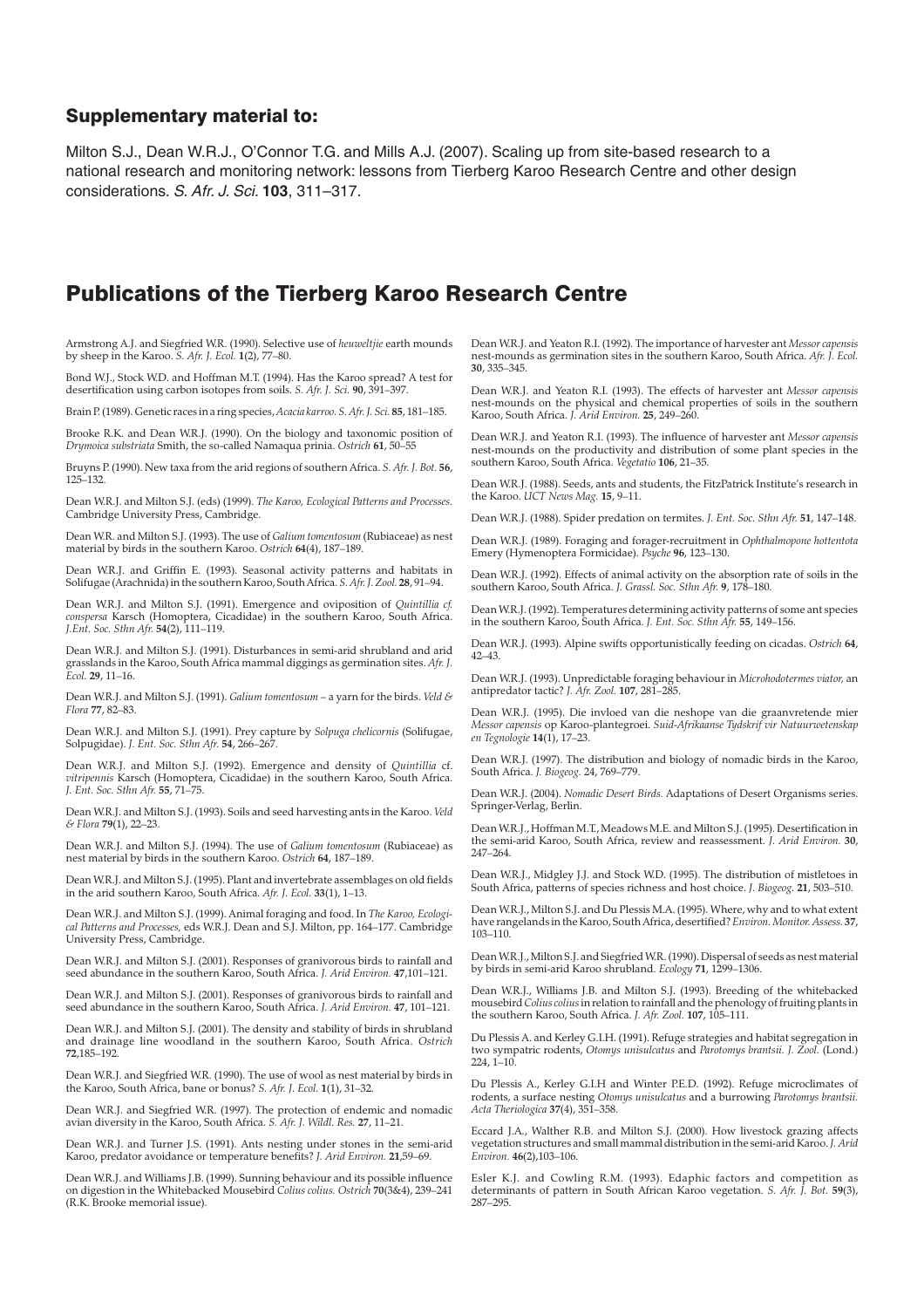Esler K.J. and Cowling R.M. (1995). The comparison of selected life-history characteristics of Mesembryanthema species occurring on and off Mima-like mounds (heuweltjies) in semi-arid southern Africa. *Vegetatio* **116**, 41–50.

Esler K.J. and Phillips N. (1994). Experimental effects of water stress on semi-arid Karoo seedlings, implications for field seedling survivorship. *J. Arid Environ.* **26**, 325–337.

Esler K.J. (1999). Plant reproductive ecology. In *The Karoo, Ecological Patterns and Processes,* eds W.R.J. Dean and S.J. Milton, pp. 123–144. Cambridge University Press, Cambridge.

Esler K.J., Cowling R.M. and Ivey P. (1992). Seed biology of three species of *Mesembryanthema* in the southern Succulent Karoo. *S. Afr. J. Bot.* **58**, 343–348.

Esler K.J.E., Milton S.J. and Dean W.R.J. (2006). *Karoo Veld, Ecology and Management.* Briza Press, Pretoria. ISBN 1 875093 52 4 (English).

Esler K.J., Milton S.J. and Dean W.R.J. (2006). *Karoo Veld – Ekologie en Bestuur.* Briza Press, Pretoria. ISBN 1 875093 55 9 (Afrikaans).

Gess F.W. and Gess S.K. (1988). A contribution to the knowledge of the ethology of<br>the genera *Parachilus* Giordani Soika and *Paravespa* Radoszkowski (Hymenoptera:<br>Eumenidae) in southern Africa. *Annal. Cape Prov. Mus. (N* 

Gess F.W. and Gess S.K. (1988). A further contribution to the knowledge of the ethology of the genus *Ceramius* Latreille (Hymenoptera Masaridae) in the southern and western Cape Province of South Africa.*Annal. Cape Prov.Mus. (Nat. Hist.)* **18**, 1–30.

Gess F.W. and Gess S.K. (1989). Solitary wasps. *Afr. Wildl.* **43**, 24–29.

Gess S.K. and Gess F.W. (1989). Flower visiting by masarid wasps in southern Africa. *Annal. Cape Prov. Mus. (Nat. Hist.)* **18**, 95–134.

Hoffman M.T., Bond W.J. and Stock W.D. (1995). Desertification of the eastern Karoo, South Africa. Conflicting paleoecological, historical, and soil isotopic evidence. *Environ. Monitor. Assess.* **37**, 159 – 177.

Kerley G.I.H. and Erasmus T. (1992). Small mammals in the semi-arid Karoo, South Africa, biomass and energy requirements. *J. Arid Environ.* **22**, 251–260.

Kerley G.I.H. (1988). On bossies, boere and mice. *Karoo Region Newsl.* **2**, 7–8.

Kerley G.I.H. (1989). Diet of small mammals from the Karoo, South Africa. *S. Afr. J. Wildl. Res.* **19**, 67–72.

Kerley G.I.H. (1990). Browsing by *Lepus capensis* in the Karoo. *S. Afr. J. Zool.* **25**(3), 199–200.

Kerley G.I.H. (1991). Seed removal by rodents, birds and ants in the semi-arid Karoo, South Africa. *J. Arid Environ.* **20**, 63–69.

Khöhler G., Samietz J. and Wagner G. (2001). Field observations on the bush locust *Phymateus leprosus* (Fabricius, 1993) in the Great Karoo, South Africa. *Opuscula Zoologica Fluminensia* **191**, 1–15.

Köhler G., Wagner G., Roth S., Samietz J., Opitz S. and Green S.U. (2001). Auf Excursion im südlichen Africa, 1. Kurzfuhlerschrecken (Caelifera) in der sud Afrikanischen Kapregion.*Veroffentlichungen NaturkundeMuseum Erfurt* **20**, 129–150.

McKechnie A.E. and Lovegrove B.G. (2001). Thermoregulation and the energetic significance of clustering behavior in the white-backed mousebird (*Colius colius*). *Physiol. Biochem. Zool.* **74**, 238–249.

McKechnie A.E., Körtner G. and Lovegrove B.G. (2004). Rest-phase thermoregulation in free-ranging white-backed mousebirds. *Condor* **106**, 144–150.

Milton S.J. and Dean W.R.J. (1993). The leopard tortoise in the Karoo. *Afr. Wildl.* **47**(1), 212–213.

Milton S.J. and Collins H. (1989). Hail in the southern Karoo. *Veld & Flora* **75**(3), 69–73.

Milton S.J. and Dean W.R.J. (1988). Flower and fruit production of *Rhigozum obovatum*(Bignoniaceae) in road reserves and grazing land. *S. Afr. J. Sci.* **84**, 798–799.

Milton S.J. and Dean W.R.J. (1990). Mima-like mounds in the south-western Cape are the origins so mysterious? *S. Afr. J. Sci.* **86**, 207–208.

Milton S.J. and Dean W.R.J. (1990). Seed production in rangelands of the southern Karoo. *S. Afr. J. Sci.* **86**, 231–233.

Milton S.J. and Dean W.R.J. (1992). An underground index of rangeland degradation, cicadas in arid Karoo shrublands, southern Africa. *Oecologia* **92**(2), 288–291.

Milton S.J. and Dean W.R.J. (1993). Selection of seeds by harvester ants (*Messor capensis*), in relation to condition of arid rangeland. *J. Arid Environ.* **24**, 63–74.

Milton S.J. and Dean W.R.J. (1995). Factors influencing the recruitment of forage<br>plants in arid Karoo shrublands, South Africa. In *Proc. Wildland Shrub and Arid Land*<br>*Restoration Symposium.* October 19–21, Las Vegas, co Agriculture.

Milton S.J. and Dean W.R.J. (1996). *Karoo Veld, Ecology and Management.* Range and Forage Institute, Agricultural Research Council, Pretoria.

Milton S.J. and Dean W.R.J. (1996). Rates of wood and dung disintegration in arid South African rangelands. *Afr. J. Range Forage Sci.* **13**(3),89–93.

Milton S.J. and Dean W.R.J. (1999). Nesting thyme – the use of aromatic plants in Cape Sparrow nests. *Africa, Birds & Birding* (Feb/Mar 1999) **4**(1), 37–39.

Milton S.J. and Dean W.R.J. (1999). The selective use of green aromatic plants in Karoo bird nests. *Ostrich* **70**(3&4), 243–245. (R.K. Brooke memorial issue).

Milton S.J. and Dean W.R.J. (2001). Seeds dispersed in dung of insectivores and herbivores in arid southern Africa. *J. Arid Environ.* **47**, 465–483.

Milton S.J. and Hoffman M.T. (1994). The application of state-and-transition models to rangeland research in arid succulent and semi-arid grassy Karoo, South Africa. *Afr. J. Range Forage Sci.* **11**(1), 18–26.

Milton S.J. and Wiegand T. (2001). How grazing turns rare seedling recruitment events to non-events in arid environments. In *Sustainable Land-Use in Deserts,* eds S-W. Breckle, M. Veste and W. Wucherer, pp. 197–207. Springer, Heidelberg.

Milton S.J. (1988). Back to basics veld management research in the Karoo. *S. Afr. Inst. Ecol. Bull.* **7**(1), 22–28.

Milton S.J. (1990). Above-ground biomass and plant cover in a succulent shrubland in the southern Karoo, South Africa. *S. Afr. J. Bot.* **56**, 587–589.

Milton S.J. (1990). Life-styles of plants in four habitats in an arid Karoo shrubland. *S. Afr. J. Ecol.* **1**(2), 63–72.

Milton S.J. (1991). Plant spinescence in arid southern Africa, does moisture mediate selection by mammals? *Oecologia* **87**, 279–287.

Milton S.J. (1992). Effects of rainfall, competition and grazing on flowering of *Osteospermum sinuatum* in arid Karoo rangeland. *J. Grassl. Soc. Sthn Afr.* **9**(4), 158–164.

Milton S.J. (1992). Plants eaten and dispersed by *Geochelone pardalis* (Reptilia, Chelonii) in the southern Karoo. *S. Afr. J. Zool.* **27**(2), 45–49.

Milton S.J. (1993). Insects from the shrubs *Osteospermum sinuatum* and *Pteronia pallens* (Asteraceae) in the southern Karoo. *Afr. Entomol.* **1**(2), 257–261.

Milton S.J. (1994). Growth, flowering and recruitment shrubs in grazed and in protected rangeland in the arid Karoo. *Vegetatio* **111**, 17–27.

Milton S.J. (1994). Small scale re-seeding trials in Karoo rangeland, effects of rainfall, clearing and grazing on seedling survival. *Afr. J. Range Forage Sci.* **11**(2), 54–58.

Milton S.J. (1995). Effects of rain, sheep and tephritid flies on seed production of two arid Karoo shrubs in South Africa. *J. Appl. Ecol.* **32**, 137–144.

Milton S.J. (1995). Spatial and temporal patterns in the emergence and survival of seedlings in arid Karoo shrubland. *J. Appl. Ecol.* **32**, 145–156.

Milton S.J., Davies R.A.G. and Kerley G.I.H. (1999). Population level dynamics. In *The Karoo, Ecological Patterns and Processes,* eds W.R.J. Dean and S.J. Milton, pp. 183–207. Cambridge University Press, Cambridge.

Milton S.J., Dean W.R.J. and Kerley G.I.K. (1992). Tierberg Karoo Research Centre, history, physical environment, flora and fauna. *Trans. R. Soc. S. Afr.* **48**(1), 15–46.

Milton S.J., Dean W.R.J. and Leuteritz T. (2005). Opportunistic and multiple breeding attempts in plants and vertebrates of semi-deserts with unpredictable rainfall events through the year. *Trans. R. Soc. S. Afr.* **59**(2), 37–47.

Milton S.J., Dean W.R.J., du Plessis M.A. and Siegfried W.R. (1994). A conceptual model of arid rangeland degradation, the escalating cost of declining productivity. *BioScience* 4**4**(2), 70–76.

Milton S.J., Gasser S., Bortenschlager S. and Dean W.R.J. (1999). Invertebrates and leaf damage on alien *Atriplex lindleyi* and indigenous *A. vestita* in the southern Karoo, South Africa. *Afr. Entomol.* **7**(2), 298–301.

Milton S.J., Gourlay I.D. and Dean W.R.J. (1997). Shrub growth and demography in arid Karoo, South Africa, inference from wood rings. *J. Arid Environ.* **37**, 487–496.mm

Milton S.J., Siegfried W.R. and Dean W.R.J. (1990). Seeds in fleeces a clue to the prehistoric distribution of mammals in the arid Karoo, South Africa. *J. Biogeog.* **17**, 25–34.

Mucina L., Rutherford M.C., Palmer A.R., Milton S.J., Scott L., Lloyd J.W., van der Merwe B., Hoare D.B., Bezuidenhout H., Vlok J.H.J., Euston Brown D.I.W., Powrie L.W. and Dold A.P. (2006). Succulent Karoo biome. In *The Vegetation of South Africa, Lesotho and Swaziland,* eds L. Mucina and M.C. Rutherford. *Strelitzia* **19**, 325–347. South African National Biodiversity Institute, Pretoria.

Riginos C., Milton S.J. and Wiegand T. (2005). Context-dependent negative and positive interactions between adult shrubs and seedlings in a semi-arid shrubland. *J. Vegetation Sci.* **16**, 331–340.